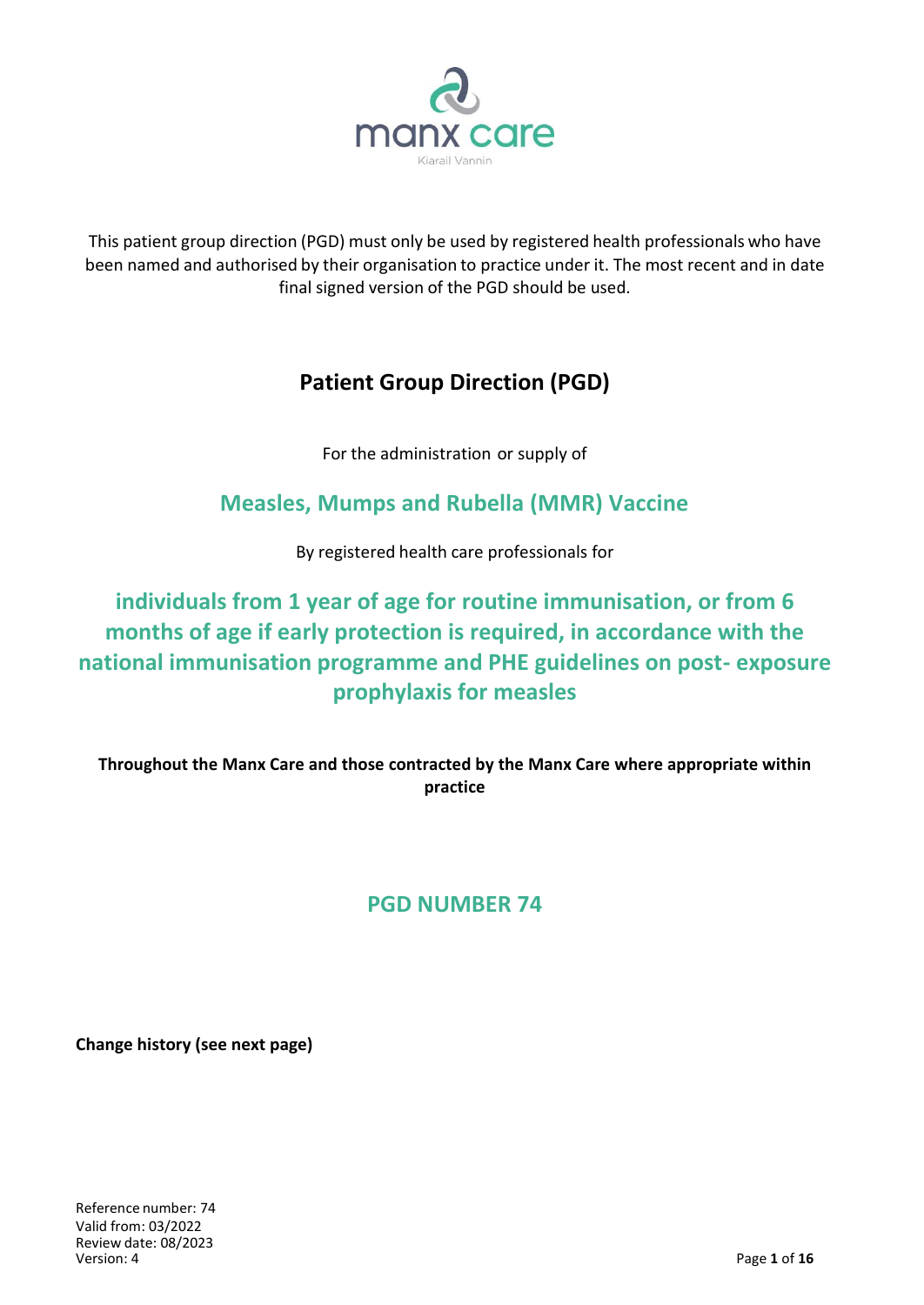## **1. Change history**

| <b>Version</b><br>number | <b>Change details</b>                                                                                                                                                                                                                                                                                                                                                                                                                                                                                                                                                                                                                                                                                                                      | <b>Date</b> |
|--------------------------|--------------------------------------------------------------------------------------------------------------------------------------------------------------------------------------------------------------------------------------------------------------------------------------------------------------------------------------------------------------------------------------------------------------------------------------------------------------------------------------------------------------------------------------------------------------------------------------------------------------------------------------------------------------------------------------------------------------------------------------------|-------------|
| V01.00                   | New PHE PGD template                                                                                                                                                                                                                                                                                                                                                                                                                                                                                                                                                                                                                                                                                                                       | 03/03/2016  |
| V02.00                   | PHE MMR PGD amended to:<br>include additional healthcare practitioners (pharmacists,<br>$\bullet$<br>paramedics, physiotherapists) in Section 3<br>amend age from 12 months to 1 year<br>$\bullet$<br>move neurological conditions from exclusions to cautions to<br>٠<br>align with "The Green Book" Chapter 6 guidance<br>revise cautions<br>٠<br>clarify dose and frequency of administration section<br>٠<br>add paragraph on patient consent to the off-label section<br>٠<br>reference the protocol for ordering, storage and handling of<br>٠<br>vaccines<br>refer to vaccine incident guidelines<br>٠<br>include rewording, layout and formatting changes for clarity<br>$\bullet$<br>and consistency with other PHE PGD templates | 26/01/2018  |
| V03.00                   | PHE MMR PGD amended to:<br>remove live vaccine intervals table and refer to Green Book<br>٠<br>Chapter 11<br>revise recommendations relating to MMR second dose before<br>$\bullet$<br>18 months of age<br>add sentence to neurological conditions paragraph in cautions<br>$\bullet$<br>section<br>include minor rewording, layout and formatting changes for<br>$\bullet$<br>clarity and consistency with other PHE PGDs                                                                                                                                                                                                                                                                                                                 | 18/12/2019  |
| V04.00                   | PHE MMR PGD amended to:<br>update organisation from PHE to UKHSA<br>$\bullet$<br>include minor rewording, layout and formatting changes for<br>clarity and consistency with other UKHSA PGDs                                                                                                                                                                                                                                                                                                                                                                                                                                                                                                                                               | 16/02/2022  |

## **2. Medicines practice guideline 2:** *Patient group directions*

Refer to the relevant sections of NICE medicines practice guideline 2: *Patient group directions* as stated in the blank template notes. For further information about PGD signatories, see the NHS and Manx Care PGD website FAQs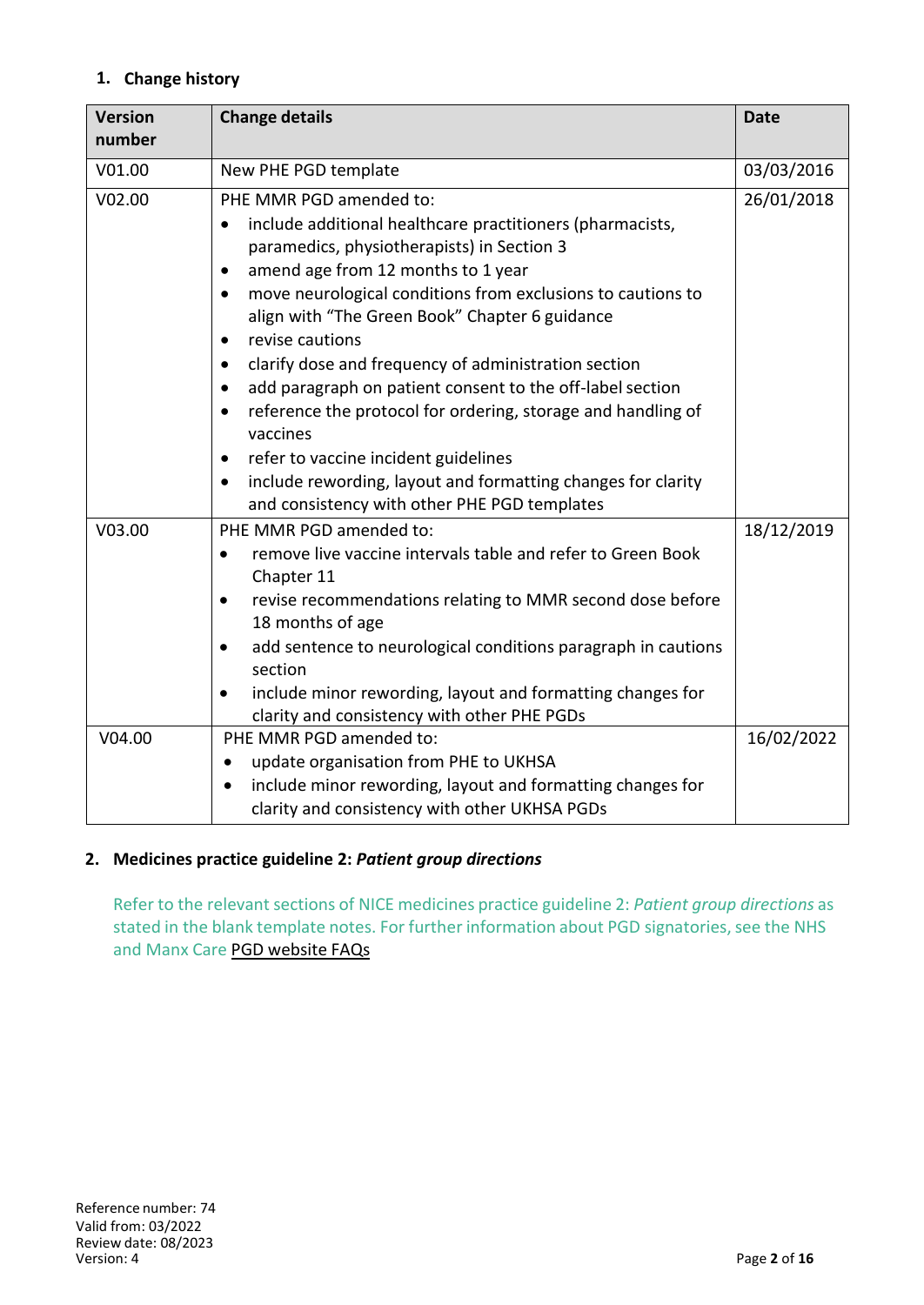### **3. PGD development**

Refer to the NICE PGD competency framework for people developing PGDs

| Job Title & organisation           | <b>Name</b> | <b>Signature</b> | <b>Date</b> |
|------------------------------------|-------------|------------------|-------------|
| Author of the PGD                  |             |                  |             |
| Member of the PGD<br>working group |             |                  |             |

#### **4. PGD authorisation**

Refer to the NICE PGD competency framework for people authorising PGDs

| <b>Job Title</b>                                             | <b>Name</b> | Signature | <b>Date</b> |
|--------------------------------------------------------------|-------------|-----------|-------------|
| <b>Medical Director</b>                                      |             |           |             |
| Chief Pharmacist/<br><b>Pharmaceutical Adviser</b>           |             |           |             |
| Senior Paramedic                                             |             |           |             |
| Director of Nursing                                          |             |           |             |
| <b>GP Adviser</b>                                            |             |           |             |
| Senior Microbiologist<br>(if PGD contains<br>antimicrobials) | N/A         | N/A       | N/A         |

## **5. PGD adoption by the provider**

Refer to the NICE PGD [competency](http://www.nice.org.uk/guidance/mpg2/resources/mpg2-patient-group-directions5) framework for people authorising PGDs

| Job title and<br>organisation | <b>Signature</b> | <b>Date</b> | Applicable or not<br>applicable to area |
|-------------------------------|------------------|-------------|-----------------------------------------|
|                               |                  |             |                                         |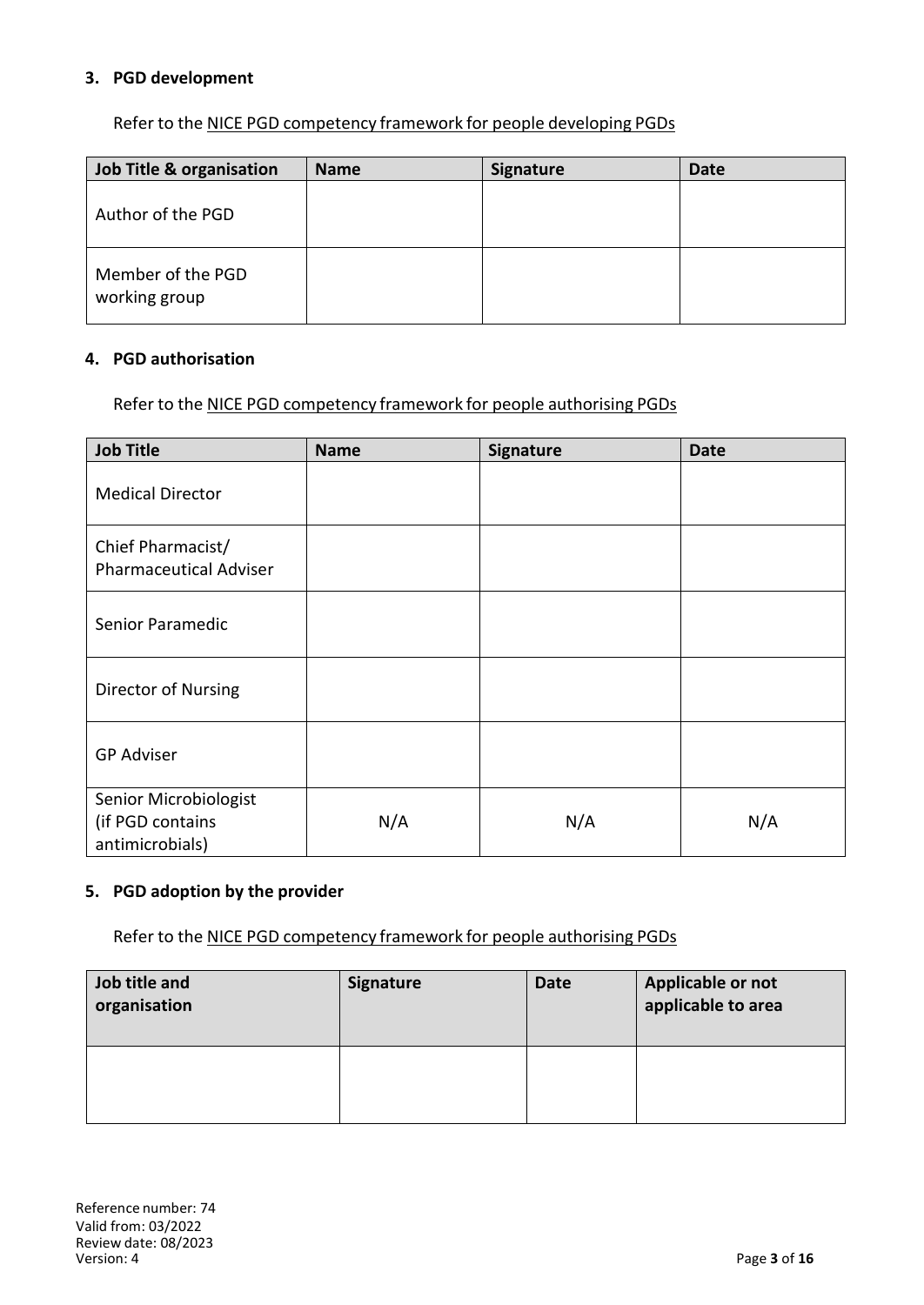## **6. Training and competency of registered healthcare professionals, employed or contracted by the Manx Care, GP practice or Hospice**

|                                                        | Requirements of registered Healthcare professionals working<br>under the PGD                                                                                                                                                                                                                                                                                                                                                                                                                                                                                                                                                                                                                                                                                                         |
|--------------------------------------------------------|--------------------------------------------------------------------------------------------------------------------------------------------------------------------------------------------------------------------------------------------------------------------------------------------------------------------------------------------------------------------------------------------------------------------------------------------------------------------------------------------------------------------------------------------------------------------------------------------------------------------------------------------------------------------------------------------------------------------------------------------------------------------------------------|
| <b>Qualifications and</b><br>professional registration | Registered healthcare professionals, working within or<br>$\bullet$<br>contracted by the Manx Care, GP practice or Hospice who are<br>permitted staff groups outlined within the current PGD policy                                                                                                                                                                                                                                                                                                                                                                                                                                                                                                                                                                                  |
|                                                        | Additionally practitioners:<br>must be familiar with the vaccine product and alert to changes<br>in the Summary of Product Characteristics (SPC), Immunisation<br>Against Infectious Disease ('The Green Book'), and national and<br>local immunisation programmes<br>must have undertaken training appropriate to this PGD as<br>$\bullet$<br>required by local policy and in line with the National Minimum<br>Standards and Core Curriculum for Immunisation Training<br>must be competent to undertake immunisation and to discuss<br>$\bullet$<br>issues related to immunisation<br>must be competent in the handling and storage of vaccines, and<br>$\bullet$<br>management of the 'cold chain'<br>must be competent in the recognition and management of<br>٠<br>anaphylaxis |
|                                                        | Practitioners must ensure they are up to date with relevant<br>issues and clinical skills relating to immunisation and<br>management of anaphylaxis, with evidence of appropriate<br>Continued Professional Development (CPD).                                                                                                                                                                                                                                                                                                                                                                                                                                                                                                                                                       |
| <b>Initial training</b>                                | Knowledge of current guidelines and the administration of the<br>$\bullet$<br>drug specified in this PGD/BNF and of the inclusion and<br>exclusion criteria<br>Training which enables the practitioner to make a clinical<br>assessment to establish the need for the medication covered by<br>this PGD<br>Local training in the use of PGDs                                                                                                                                                                                                                                                                                                                                                                                                                                         |
| Competency<br>assessment                               | Staff will be assessed on their knowledge of drugs and clinical<br>assessment as part the competency framework for registered health<br>professionals using PGDs                                                                                                                                                                                                                                                                                                                                                                                                                                                                                                                                                                                                                     |
| <b>Ongoing training and</b><br>competency              | The registered health care professionals should make sure they are<br>aware of any changes to the recommendations for this medication;<br>it is the responsibility of the registered health care professionals to<br>keep up to date with continuing professional development. PGD<br>updates will be held every two years                                                                                                                                                                                                                                                                                                                                                                                                                                                           |

Refer to the NICE PGD competency framework for health professionals using PGDs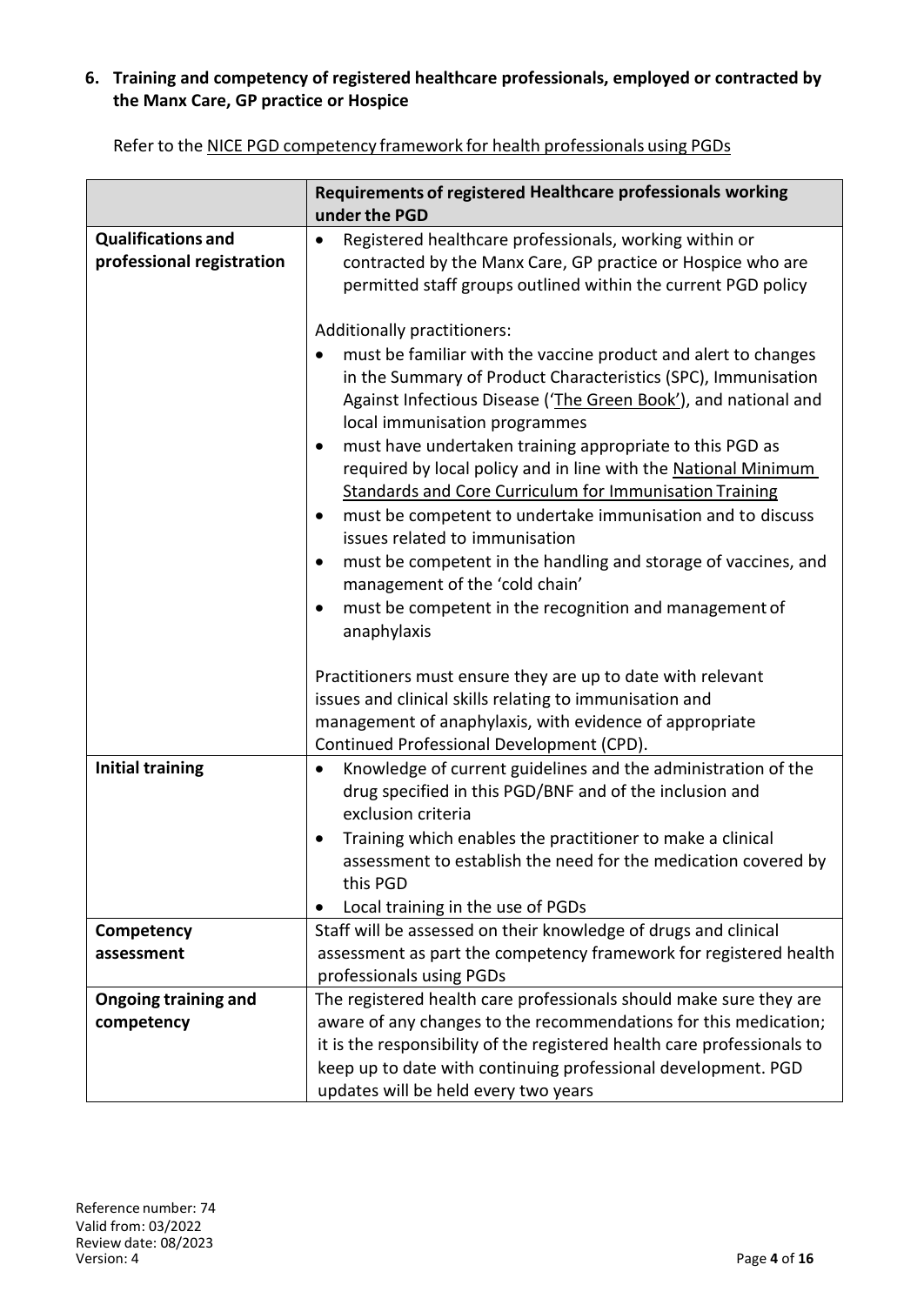## **7. Clinical Conditions**

| <b>Clinical condition or</b>    | Indicated for the active immunisation of individuals from 1 year of         |
|---------------------------------|-----------------------------------------------------------------------------|
| situation to which this         | age for routine immunisation, or from 6 months of age if early              |
| <b>PGD applies</b>              | protection is required, for the prevention of measles, mumps and/or         |
|                                 | rubella in accordance with the national immunisation programme,             |
|                                 | Guidelines on post-exposure prophylaxis for measles and                     |
|                                 | recommendations given in Chapter 21, Chapter 23 and Chapter 28              |
|                                 | of Immunisation Against Infectious Disease: the 'Green Book'.               |
| <b>Inclusion criteria</b>       | Individuals who:                                                            |
|                                 | are aged 1 year (on or after their first birthday) or older and are         |
|                                 | incompletely or un-immunised with MMR vaccine or of unknown                 |
|                                 | vaccination status*                                                         |
|                                 | are between 6 months and 1 year of age and early protection is<br>$\bullet$ |
|                                 | considered necessary, such as due to travel or outbreak                     |
|                                 | are aged 6 months and over and vaccination is indicated for<br>$\bullet$    |
|                                 | measles post-exposure prophylaxis in accordance with                        |
|                                 | recommendations from the UKHSA                                              |
|                                 | *See Special considerations/additional information section for              |
|                                 | further detail on patient groups at particular risk from measles,           |
|                                 | mumps or rubella infection and opportunities to check                       |
|                                 | immunisation status and vaccinate as appropriate.                           |
| Exclusion criteria <sup>1</sup> | Individuals for whom no valid consent has been received.                    |
|                                 | Individuals who:                                                            |
|                                 | have had a confirmed anaphylactic reaction to a previous dose of            |
|                                 | any measles, mumps or rubella containing vaccine or to any                  |
|                                 | components of the vaccine, these may include neomycin or                    |
|                                 | gelatin (refer to relevant SPC)                                             |
|                                 | • are known to be pregnant                                                  |
|                                 | have a primary or acquired immunodeficiency state (see the<br>$\bullet$     |
|                                 | 'Green Book' Chapter 6 for more detail)                                     |
|                                 | are on current or recent high dose immunosuppressive or                     |
|                                 | biological therapy (see the 'Green Book' Chapter 6 for more                 |
|                                 | detail)                                                                     |
|                                 | have received varicella, zoster or yellow fever vaccine in the              |
|                                 | preceding 4 weeks, unless protection against measles is required            |
|                                 | rapidly (see Drug Interactions)                                             |
|                                 | have received blood products, such as immunoglobulins, in the               |
|                                 | preceding 3 months, unless protection against measles is                    |
|                                 | required rapidly (see Drug Interactions)                                    |
|                                 | are awaiting reading of a tuberculin (Mantoux) skin test, unless            |
|                                 | protection against measles is required rapidly (see Drug                    |
|                                 | Interactions)                                                               |
|                                 | are suffering from acute severe febrile illness (the presence of a          |
|                                 | minor infection is not a contraindication for immunisation)                 |

<sup>&</sup>lt;sup>1</sup> Exclusion under this PGD does not necessarily mean the medication is contraindicated, but it would be outside its remit and another form of authorisation will be required

 $\overline{a}$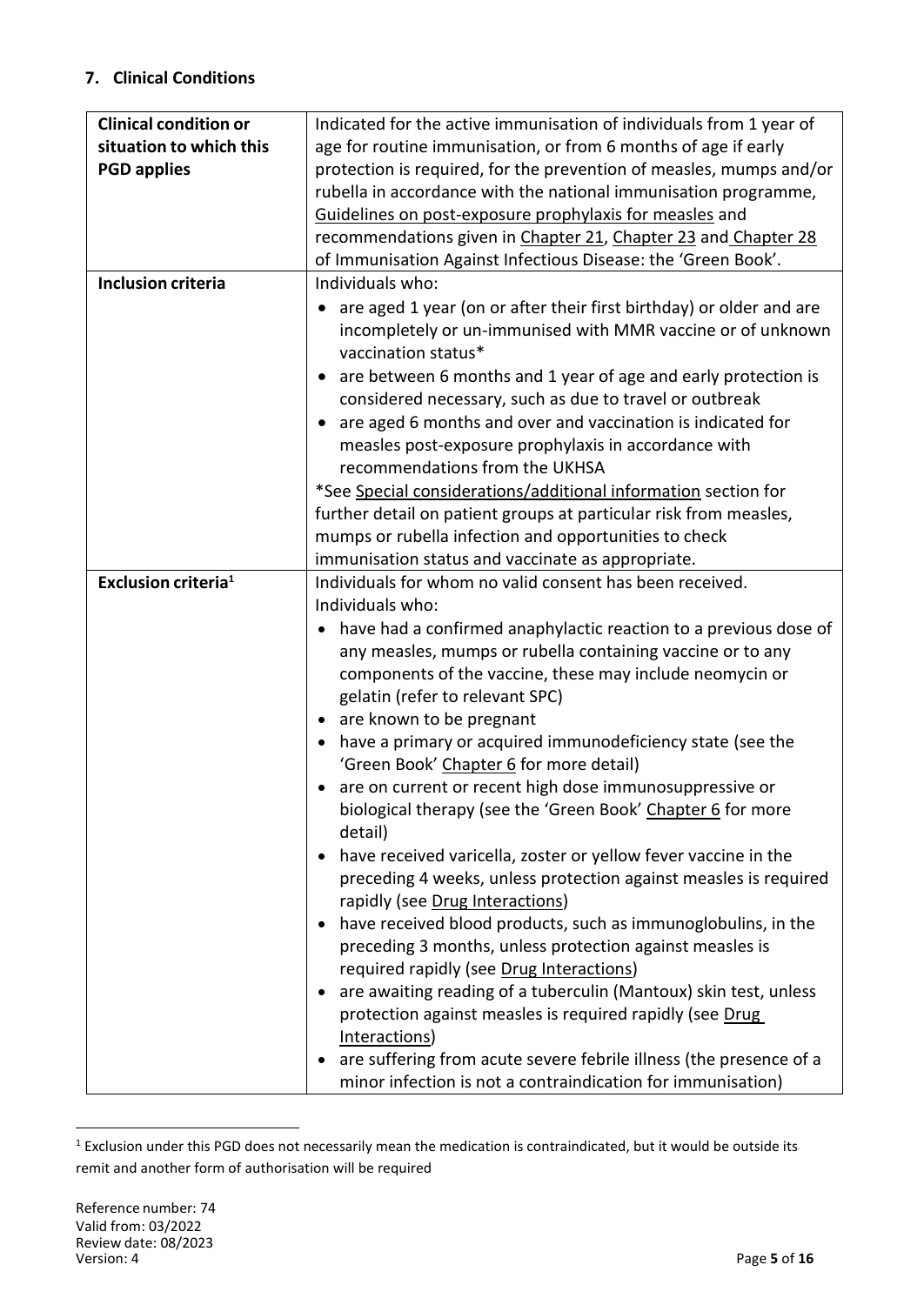| <b>Cautions (including any</b>   | Individuals who are immunosuppressed or have HIV infection who                                                                                                                                                                                                                                                                                                                                                                                                                                                                                                                                                                                                                                                                                                       |
|----------------------------------|----------------------------------------------------------------------------------------------------------------------------------------------------------------------------------------------------------------------------------------------------------------------------------------------------------------------------------------------------------------------------------------------------------------------------------------------------------------------------------------------------------------------------------------------------------------------------------------------------------------------------------------------------------------------------------------------------------------------------------------------------------------------|
| relevant action to be            | are not contraindicated this live vaccine (see the 'Green Book'                                                                                                                                                                                                                                                                                                                                                                                                                                                                                                                                                                                                                                                                                                      |
| taken)                           | Chapter 6 and seek specialist advice as appropriate) may not make a                                                                                                                                                                                                                                                                                                                                                                                                                                                                                                                                                                                                                                                                                                  |
|                                  | full antibody response and revaccination, under PSD, on cessation of                                                                                                                                                                                                                                                                                                                                                                                                                                                                                                                                                                                                                                                                                                 |
|                                  | treatment/recovery may be required. This should be discussed with                                                                                                                                                                                                                                                                                                                                                                                                                                                                                                                                                                                                                                                                                                    |
|                                  | the appropriate/relevant specialist.                                                                                                                                                                                                                                                                                                                                                                                                                                                                                                                                                                                                                                                                                                                                 |
|                                  | If idiopathic thrombocytopaenic purpura (ITP) has occurred within<br>six weeks of the first dose of MMR, then blood should be taken and<br>tested for measles, mumps and rubella antibodies before a second<br>dose is given. Serum should be sent to the UKHSA Virus Reference<br>Department, which offers free, specialised serological testing for<br>such children. If the results suggest incomplete immunity against<br>measles, mumps or rubella, then a second dose of MMR is<br>recommended.                                                                                                                                                                                                                                                                |
|                                  | The presence of a neurological condition is not a contraindication to<br>immunisation but if there is evidence of current neurological<br>deterioration, deferral of vaccination may be considered, to avoid<br>incorrect attribution of any change in the underlying condition. The<br>risk of such deferral should be balanced against the risk of the<br>preventable infection, and vaccination should be promptly given<br>once the diagnosis and/or the expected course of the condition<br>become clear. If there is a risk of exposure, however, it may be more<br>appropriate to counsel the patient about the benefits of protection<br>rather than deferring. Children with a personal or close family<br>history of seizures should be given MMR vaccine. |
|                                  | Syncope (fainting) can occur following, or even before, any                                                                                                                                                                                                                                                                                                                                                                                                                                                                                                                                                                                                                                                                                                          |
|                                  | vaccination especially in adolescents as a psychogenic response to<br>the needle injection. This can be accompanied by several                                                                                                                                                                                                                                                                                                                                                                                                                                                                                                                                                                                                                                       |
|                                  | neurological signs such as transient visual disturbance, paraesthesia                                                                                                                                                                                                                                                                                                                                                                                                                                                                                                                                                                                                                                                                                                |
|                                  | and tonic-clonic limb movements during recovery. It is important                                                                                                                                                                                                                                                                                                                                                                                                                                                                                                                                                                                                                                                                                                     |
|                                  | that procedures are in place to avoid injury from faints.                                                                                                                                                                                                                                                                                                                                                                                                                                                                                                                                                                                                                                                                                                            |
| <b>Arrangements for referral</b> | Patient should be referred to a more experienced clinical                                                                                                                                                                                                                                                                                                                                                                                                                                                                                                                                                                                                                                                                                                            |
| for medical advice               | practitioner for further assessment                                                                                                                                                                                                                                                                                                                                                                                                                                                                                                                                                                                                                                                                                                                                  |
| Action to be taken if            | Individuals who have had a confirmed anaphylactic reaction to a<br>$\bullet$                                                                                                                                                                                                                                                                                                                                                                                                                                                                                                                                                                                                                                                                                         |
| patient excluded                 | previous dose of MMR vaccine or any components of the                                                                                                                                                                                                                                                                                                                                                                                                                                                                                                                                                                                                                                                                                                                |
| (continued)                      | vaccine should be referred to a clinician for specialist advice and                                                                                                                                                                                                                                                                                                                                                                                                                                                                                                                                                                                                                                                                                                  |
|                                  | appropriate management                                                                                                                                                                                                                                                                                                                                                                                                                                                                                                                                                                                                                                                                                                                                               |
|                                  | Individuals who are pregnant should be advised to avoid contact<br>٠                                                                                                                                                                                                                                                                                                                                                                                                                                                                                                                                                                                                                                                                                                 |
|                                  | with known or suspected cases of measles, mumps and rubella<br>infection and report any rash illness or contact with rash illness                                                                                                                                                                                                                                                                                                                                                                                                                                                                                                                                                                                                                                    |
|                                  | to their GP and/or midwife. Women who are lacking two                                                                                                                                                                                                                                                                                                                                                                                                                                                                                                                                                                                                                                                                                                                |
|                                  | documented doses of MMR should be immunised after their                                                                                                                                                                                                                                                                                                                                                                                                                                                                                                                                                                                                                                                                                                              |
|                                  | pregnancy, at the earliest opportunity and before any further                                                                                                                                                                                                                                                                                                                                                                                                                                                                                                                                                                                                                                                                                                        |
|                                  | pregnancies. Note: MMR can be given to breast-feeding mothers                                                                                                                                                                                                                                                                                                                                                                                                                                                                                                                                                                                                                                                                                                        |
|                                  | without any risk to their baby                                                                                                                                                                                                                                                                                                                                                                                                                                                                                                                                                                                                                                                                                                                                       |
|                                  | Individuals who have a primary or acquired immunodeficiency                                                                                                                                                                                                                                                                                                                                                                                                                                                                                                                                                                                                                                                                                                          |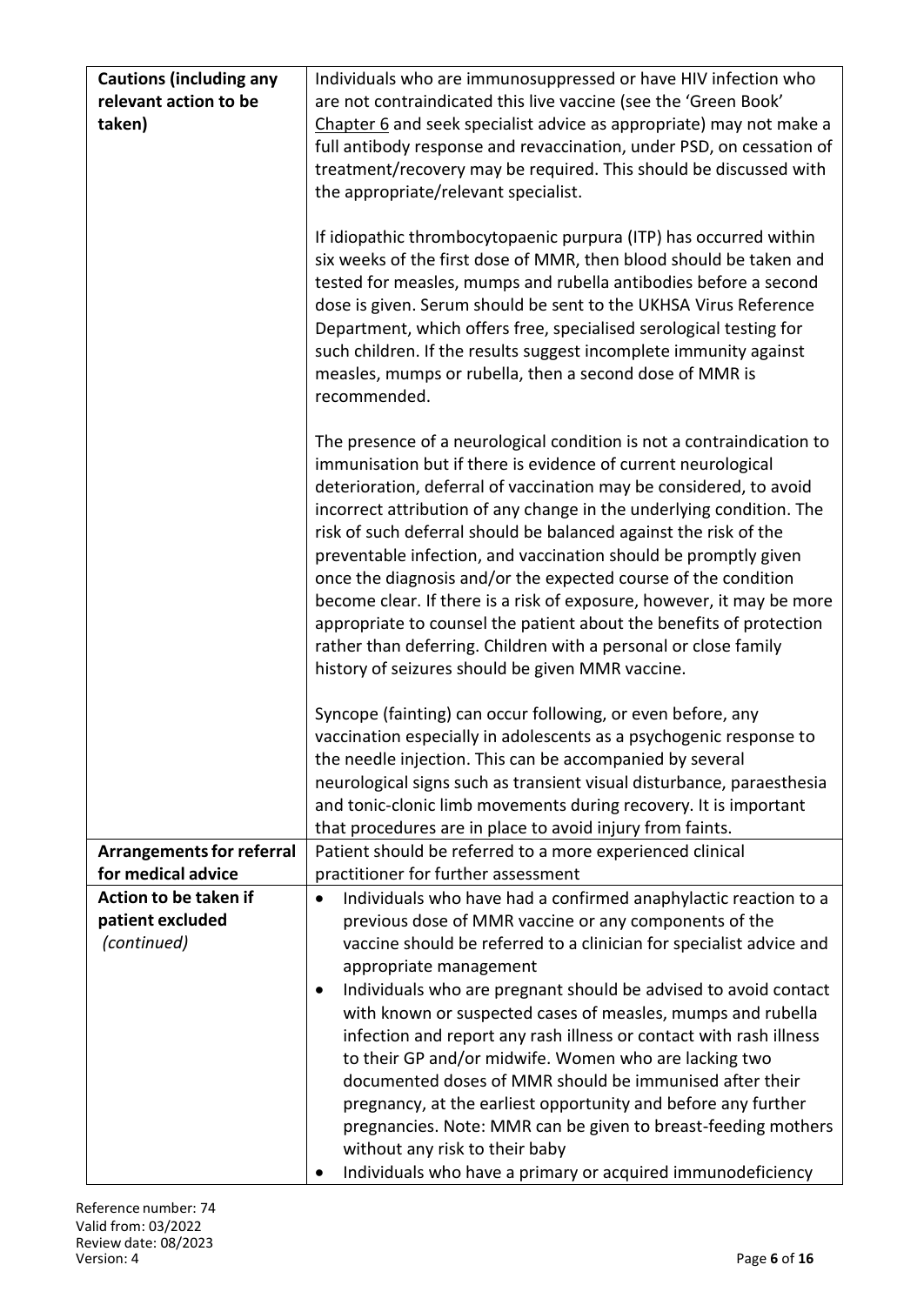| Action to be taken if                                  | state or who are currently, or were recently, on high dose                                                                                                                                                                                                                                                           |
|--------------------------------------------------------|----------------------------------------------------------------------------------------------------------------------------------------------------------------------------------------------------------------------------------------------------------------------------------------------------------------------|
| patient excluded                                       | immunosuppressive or biological therapy (see Chapter 6):                                                                                                                                                                                                                                                             |
| (continued)                                            | consult appropriate specialist regarding the individual's immune                                                                                                                                                                                                                                                     |
|                                                        | status and suitability for receiving live MMR vaccine                                                                                                                                                                                                                                                                |
|                                                        | Administration may be indicated in some cases - a PSD will be<br>$\bullet$<br>required                                                                                                                                                                                                                               |
|                                                        | Individuals who have been immunised against varicella, zoster or<br>$\bullet$<br>yellow fever within the last 4 weeks, or received blood products<br>in the preceding 3 months, and do not require rapid protection<br>against MMR, defer immunisation until appropriate interval (see<br>Drug Interactions section) |
|                                                        | Individuals who are awaiting reading of a tuberculin (Mantoux)<br>$\bullet$<br>test, should delay MMR vaccination until the skin test has been<br>read unless protection against measles is required urgently                                                                                                        |
|                                                        | Individuals suffering acute severe febrile illness should postpone<br>$\bullet$<br>immunisation until they have recovered; immunisers should<br>advise when the individual can be vaccinated and ensure                                                                                                              |
|                                                        | another appointment is arranged<br>Seek appropriate advice from the local Screening and<br>$\bullet$<br>Immunisation Team, local Health Protection Team or the<br>individual's clinician as appropriate                                                                                                              |
|                                                        | The risk to the individual of not being immunised must be taken<br>into account                                                                                                                                                                                                                                      |
|                                                        | Document the reason for exclusion and any action taken in the<br>$\bullet$<br>individual's clinical records                                                                                                                                                                                                          |
|                                                        | Inform or refer to the GP or a prescriber as appropriate<br>$\bullet$                                                                                                                                                                                                                                                |
| Action to be taken if<br>patient declines<br>treatment | Informed consent, from the individual or a person legally able to<br>$\bullet$<br>act on the person's behalf, must be obtained for each<br>administration. For further information on consent see Chapter<br>2 of the 'Green Book'                                                                                   |
|                                                        | Advise the individual/parent/carer about the protective effects<br>$\bullet$<br>of the vaccine, the risks of infection and potential complications                                                                                                                                                                   |
|                                                        | Document advice given and the decision reached<br>$\bullet$<br>Inform or refer to the GP or a prescriber as appropriate<br>$\bullet$                                                                                                                                                                                 |

## **8. Details of the medicine**

| Name, form and strength    | Measles, mumps and rubella vaccine (live):                                                                                                                                                              |  |
|----------------------------|---------------------------------------------------------------------------------------------------------------------------------------------------------------------------------------------------------|--|
| of medicine                | Priorix <sup>®</sup> , powder and solvent for solution for injection in a pre-<br>filled syringe<br>MMRVaxPRO <sup>®</sup> , powder and solvent for suspension for injection<br>in a pre-filled syringe |  |
| Legal category             | Prescription Only Medicine (POM)                                                                                                                                                                        |  |
| Indicate any off-label use | Administration to infants between 6 months and 9 months of                                                                                                                                              |  |
| (if relevant)              | age is off-label but is in accordance with Guidance for measles                                                                                                                                         |  |
|                            | post exposure prophylaxis and recommendations given in                                                                                                                                                  |  |
|                            | Chapter 21, Chapter 23 and Chapter 28 of Immunisation Against                                                                                                                                           |  |
|                            | Infectious Disease: the 'Green Book'                                                                                                                                                                    |  |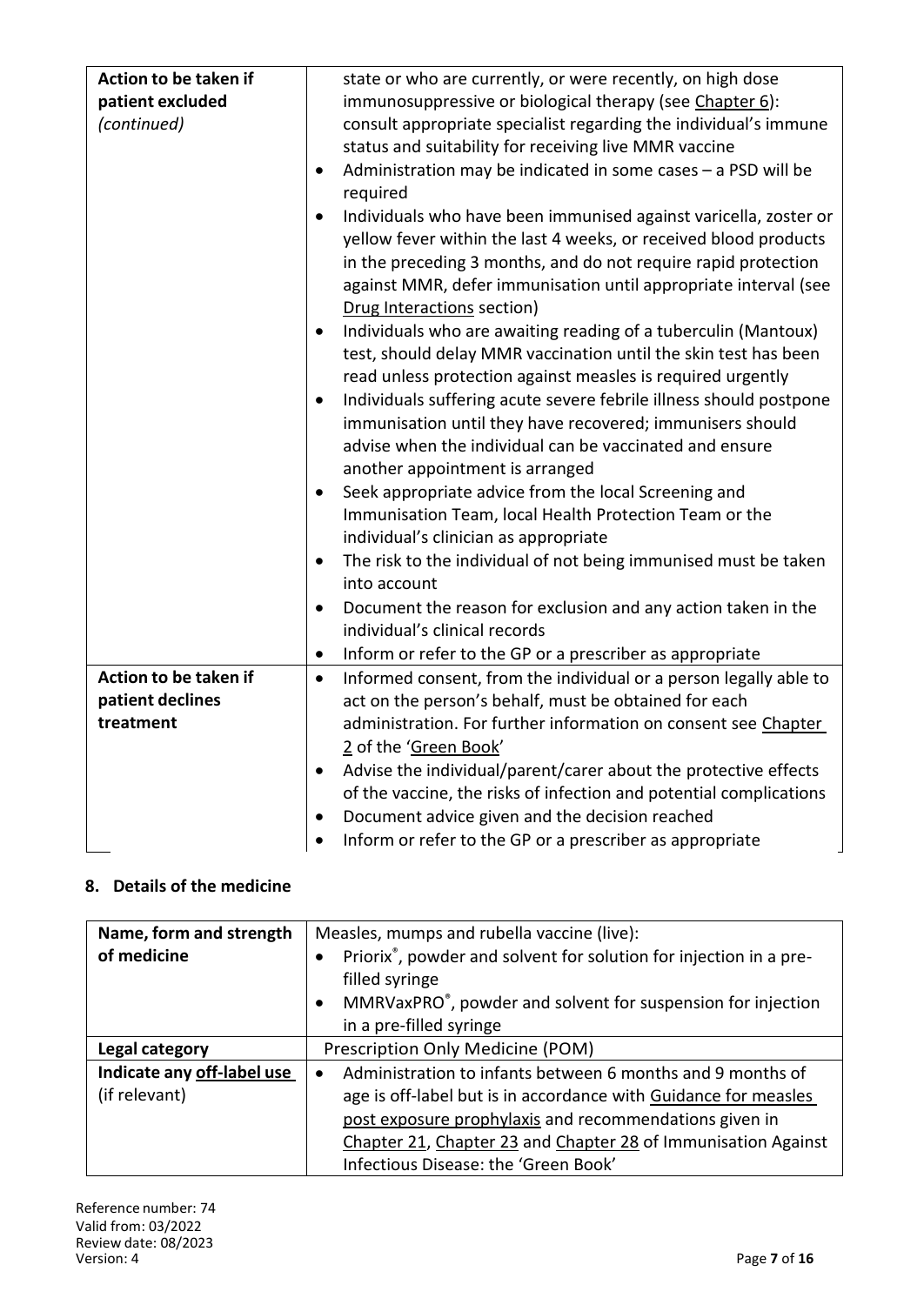| Indicate any off-label use | Vaccine should be stored according to the conditions detailed in<br>$\bullet$ |
|----------------------------|-------------------------------------------------------------------------------|
| (if relevant)              | the Storage section below. However, in the event of an                        |
|                            | inadvertent or unavoidable deviation of these conditions refer                |
|                            | to Vaccine Incident Guidance. Where vaccine is assessed in                    |
|                            | accordance with these guidelines as appropriate for continued                 |
|                            | use this would constitute off-label administration under this PGD             |
|                            | Where a vaccine is recommended off-label consider, as part of                 |
|                            | the consent process, informing the individual/parent/carer that               |
|                            | the vaccine is being offered in accordance with national                      |
|                            | guidance but that this is outside the product licence                         |
| Route/method of            | The vaccine must be reconstituted in accordance with the<br>$\bullet$         |
| administration             | manufacturer's instructions prior to administration                           |
|                            | Administer by intramuscular injection. The deltoid region of the<br>٠         |
|                            | upper arm may be used in individuals over one year of age. The                |
|                            | anterolateral aspect of the thigh is the preferred site for infants           |
|                            | under one year old                                                            |
| Dose and frequency         | Single 0.5ml dose per administration                                          |
| (continued)                |                                                                               |
|                            | Routine childhood immunisation schedule                                       |
|                            |                                                                               |
|                            | A total of two doses of 0.5ml provided at the recommended interval            |
|                            | (see below):                                                                  |
|                            |                                                                               |
|                            | the first dose should routinely be given at 1 year of age (on or<br>$\bullet$ |
|                            | after the first birthday)                                                     |
|                            | the second dose is routinely scheduled before school entry at<br>$\bullet$    |
|                            | three years four months of age                                                |
|                            |                                                                               |
|                            | Note: The second dose is normally given before school entry but can           |
|                            | be given routinely from eighteen months (see <b>Early vaccination</b>         |
|                            | paragraphs below).                                                            |
|                            | Incomplete immunisation history                                               |
|                            |                                                                               |
|                            | Individuals from 1 year of age who have not received an MMR                   |
|                            | vaccine should receive a dose and be brought up to date at the                |
|                            | earliest opportunity                                                          |
|                            | An individual who has already received one dose of MMR should<br>$\bullet$    |
|                            | receive a second dose according to the routine schedule or at                 |
|                            | least 1 month after the first dose (when aged 18 months or                    |
|                            | over) to ensure that they are protected                                       |
|                            | See the vaccination of individuals with uncertain or incomplete<br>$\bullet$  |
|                            | immunisation status flow chart                                                |
|                            |                                                                               |
|                            | Early vaccination due to travel, outbreak or contact with a                   |
|                            | probable or confirmed case of measles                                         |
|                            | The MMR vaccine can be given from 6 months of age when early<br>٠             |
|                            | protection is required                                                        |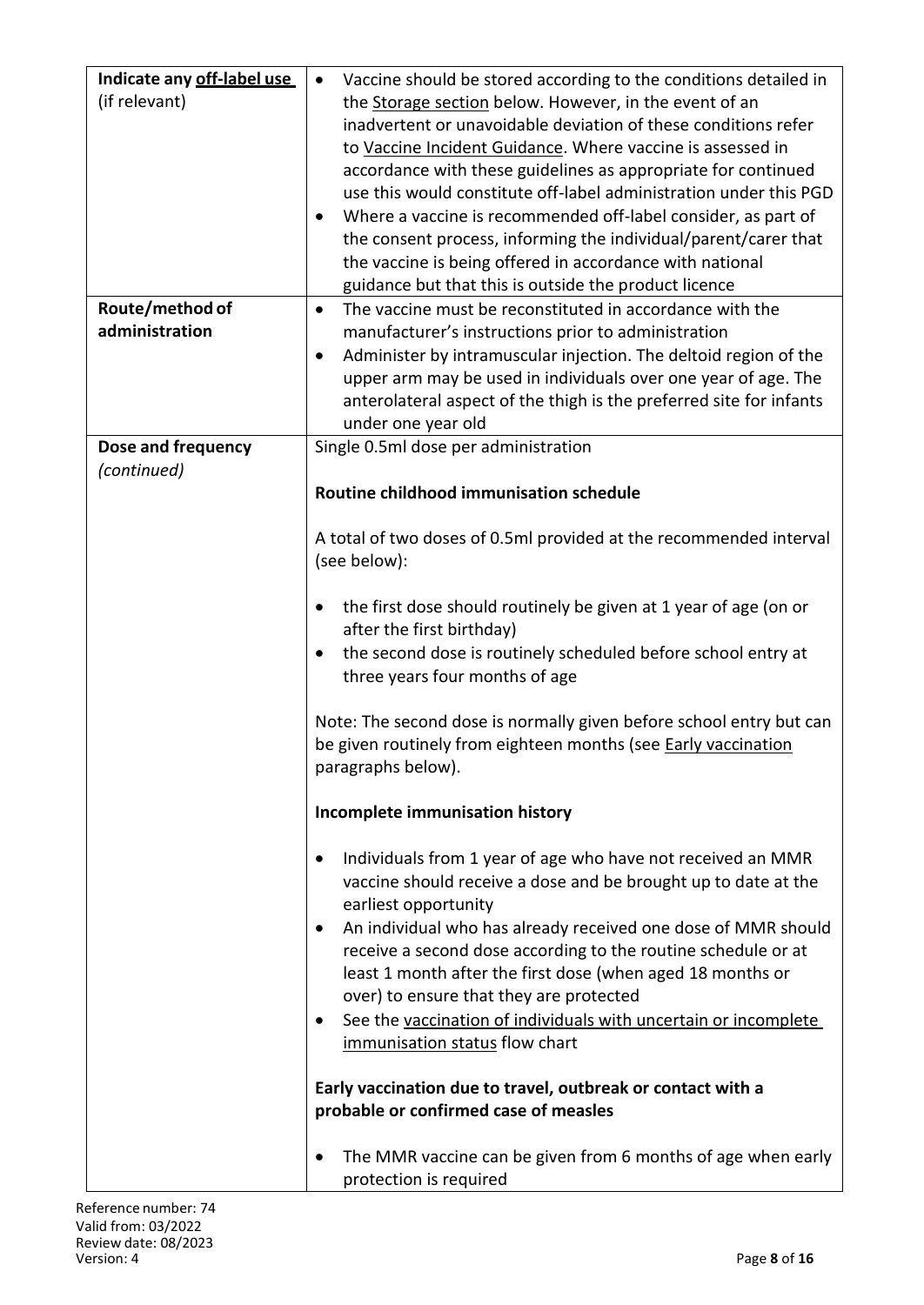| Dose and frequency<br>(continued)                        | The response to MMR in infants is sub-optimal where the<br>vaccine has been given before 1 year of age. If a dose of MMR is<br>given before the first birthday, then this dose should be ignored.<br>Two further doses of MMR should be given at the recommended<br>ages in accordance with the routine schedule (at 1 year of age<br>and a pre-school dose at three years four months)<br>Children who are travelling to epidemic or endemic areas, or<br>who are a contact with a probable or confirmed case of measles,<br>who have received one dose of MMR at the routine age should<br>have the second dose brought forward to at least one month<br>after the first. If the child is given the second dose at less than 15<br>months of age, then another routine dose (a third dose) should<br>be given after 18 months of age in order to ensure full                                         |
|----------------------------------------------------------|--------------------------------------------------------------------------------------------------------------------------------------------------------------------------------------------------------------------------------------------------------------------------------------------------------------------------------------------------------------------------------------------------------------------------------------------------------------------------------------------------------------------------------------------------------------------------------------------------------------------------------------------------------------------------------------------------------------------------------------------------------------------------------------------------------------------------------------------------------------------------------------------------------|
|                                                          | protection                                                                                                                                                                                                                                                                                                                                                                                                                                                                                                                                                                                                                                                                                                                                                                                                                                                                                             |
| <b>Quantity to be</b><br>administered and/or<br>supplied | Single 0.5ml dose per administration                                                                                                                                                                                                                                                                                                                                                                                                                                                                                                                                                                                                                                                                                                                                                                                                                                                                   |
| <b>Maximum or minimum</b><br>treatment period            | Two doses of 0.5ml at the recommended interval (see Dose and<br>$\bullet$<br><b>Frequency of Administration above)</b><br>Doses that are administered earlier than the routine schedule,<br>given within 4 weeks of previous yellow fever, varicella or zoster<br>vaccine, or within 3 months of receiving blood products (see<br>Drug Interactions section), may need to be repeated                                                                                                                                                                                                                                                                                                                                                                                                                                                                                                                  |
| <b>Storage</b>                                           | Store between +2°C to +8°C (do not freeze)<br>$\bullet$<br>Store in original packaging in order to protect from light<br>٠<br>After reconstitution, the vaccine should be administered<br>promptly or stored between +2°C to +8°C and used within 8<br>hours of reconstitution. If not used after this time it should be<br>discarded<br>In the event of an inadvertent or unavoidable deviation of these<br>conditions, vaccine that has been stored outside the conditions<br>stated above should be quarantined and risk assessed for<br>suitability of continued off-label use or appropriate disposal.<br>Refer to PHE Vaccine Incident Guidance                                                                                                                                                                                                                                                  |
| <b>Adverse effects</b><br>(continued)                    | The most common adverse reactions are fever and injection site<br>reactions including pain, swelling and erythema.<br>Malaise, fever and/or a rash may occur, most commonly about a<br>week after immunisation, and last about two to three days. In<br>studies parotid swelling occurred in about 1% of children of all<br>ages up to four years, usually in the third week.<br>Events due to the measles component occur 6 to 11 days after<br>vaccination. Events due to the mumps and rubella components<br>usually occur two to three weeks after vaccination but may occur<br>up to six weeks after vaccination. Individuals with vaccine-<br>associated symptoms are not infectious to others.<br>Adverse reactions are considerably less common after a second<br>dose of MMR vaccine than after the first dose.<br>Hypersensitivity reactions and anaphylaxis can occur but are very<br>rare. |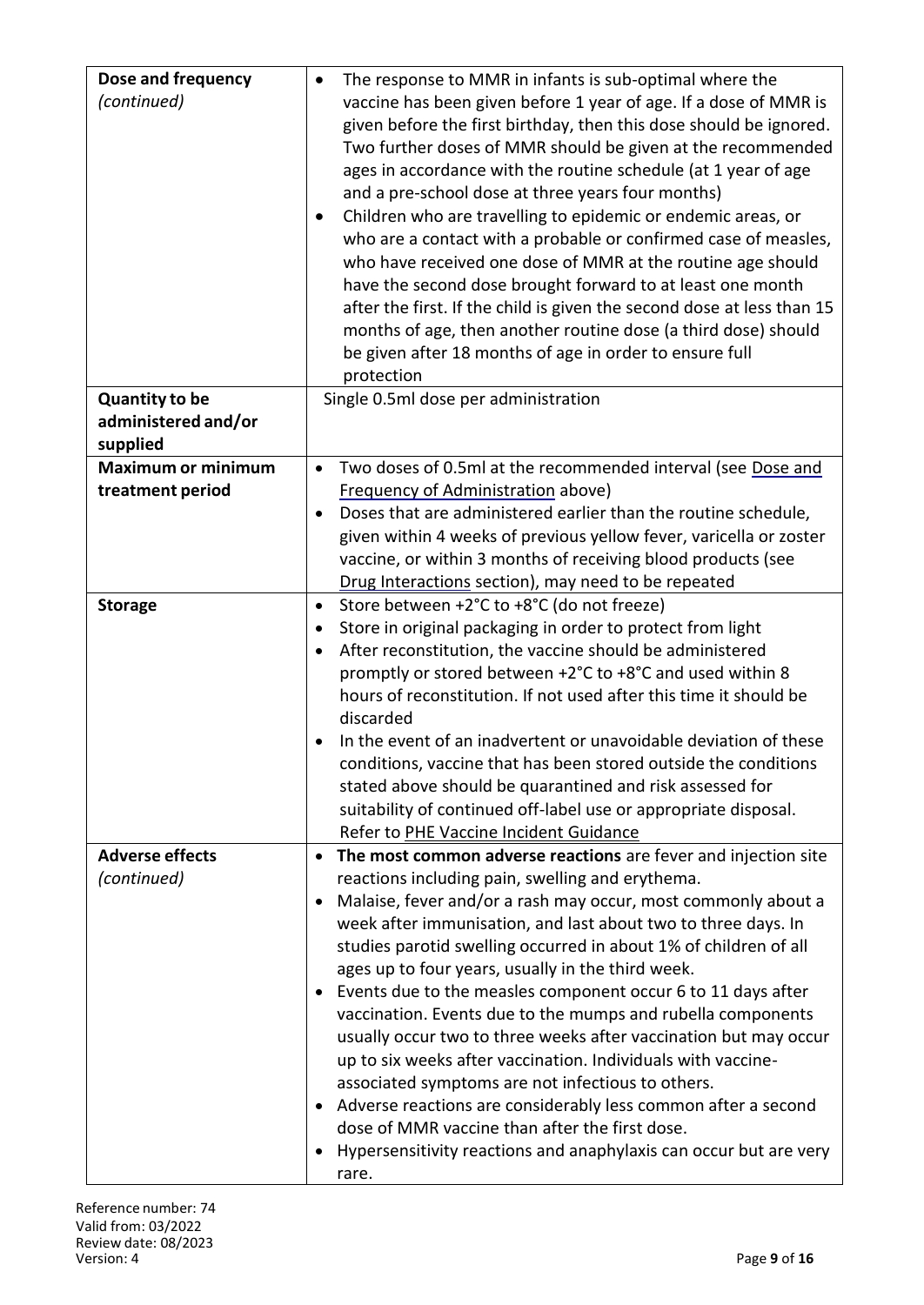| <b>Adverse effects</b>    | Rare and more serious events                                                                                                                                                                                                                                                                                                                                                                                                                                                                                                                                                                                                                                                                                                                                                                                                                                                                                                                                                                                                                                                                                                                                          |  |
|---------------------------|-----------------------------------------------------------------------------------------------------------------------------------------------------------------------------------------------------------------------------------------------------------------------------------------------------------------------------------------------------------------------------------------------------------------------------------------------------------------------------------------------------------------------------------------------------------------------------------------------------------------------------------------------------------------------------------------------------------------------------------------------------------------------------------------------------------------------------------------------------------------------------------------------------------------------------------------------------------------------------------------------------------------------------------------------------------------------------------------------------------------------------------------------------------------------|--|
| (continued)               |                                                                                                                                                                                                                                                                                                                                                                                                                                                                                                                                                                                                                                                                                                                                                                                                                                                                                                                                                                                                                                                                                                                                                                       |  |
|                           | Febrile seizures are the most commonly reported neurological<br>$\bullet$<br>event following measles immunisation. Seizures occur during the<br>sixth to eleventh day in 1 in 1000 children vaccinated with MMR<br>Arthropathy (arthralgia or arthritis) has also been reported to<br>occur rarely after MMR immunisation, probably due to the<br>rubella component. If it is caused by the vaccine, it should occur<br>between 14 and 21 days after immunisation. Where it occurs at<br>other times, it is highly unlikely to have been caused by<br>vaccination<br>ITP has occurred rarely following MMR vaccination, usually<br>within six weeks of the first dose and resolves spontaneously.<br>The risk of developing ITP after MMR vaccine is much less than<br>the risk of developing it after infection with wild measles or<br>rubella virus (see Cautions)<br>Further details on adverse reactions following MMR vaccine can<br>be found in the 'Green Book' Chapter 21, Chapter 23 and Chapter<br>28<br>A detailed list of adverse reactions is available in the vaccine's<br>SPC, which is available from the electronic Medicines<br>Compendium website |  |
|                           | <b>Reporting procedure of adverse reactions:</b>                                                                                                                                                                                                                                                                                                                                                                                                                                                                                                                                                                                                                                                                                                                                                                                                                                                                                                                                                                                                                                                                                                                      |  |
|                           | Healthcare professionals and individuals/parents/carers are<br>٠<br>encouraged to report suspected adverse reactions to the<br>Medicines and Healthcare products Regulatory Agency (MHRA)<br>using the Yellow Card reporting scheme or search for MHRA<br>Yellow Card in the Google Play or Apple App Store<br>Any adverse reaction to a vaccine should be documented in the<br>$\bullet$<br>individual's record and the individual's GP should be informed                                                                                                                                                                                                                                                                                                                                                                                                                                                                                                                                                                                                                                                                                                           |  |
| <b>Records to be kept</b> | The administration of any medication given under a PGD must be                                                                                                                                                                                                                                                                                                                                                                                                                                                                                                                                                                                                                                                                                                                                                                                                                                                                                                                                                                                                                                                                                                        |  |
|                           | recorded within the patient's medical records (See Appendix C for                                                                                                                                                                                                                                                                                                                                                                                                                                                                                                                                                                                                                                                                                                                                                                                                                                                                                                                                                                                                                                                                                                     |  |
|                           | more information)                                                                                                                                                                                                                                                                                                                                                                                                                                                                                                                                                                                                                                                                                                                                                                                                                                                                                                                                                                                                                                                                                                                                                     |  |

## **9. Patient information**

| Verbal/Written<br>information to be given to<br>patient or carer | Verbal information must be given to patients and or carers for<br>$\bullet$<br>all medication being administered under a PGD<br>Where medication is being supplied under a PGD, written<br>$\bullet$<br>patient information leaflet must also be supplied<br>Offer marketing authorisation holder's patient information<br>$\bullet$<br>leaflet (PIL) provided with the vaccine.<br>Immunisation promotional material may be provided as<br>$\bullet$<br>appropriate:<br>Immunisations at 1 year of age<br>$\bullet$<br>Pre-school immunisations: guide to vaccinations (2 to 5 years) |
|------------------------------------------------------------------|----------------------------------------------------------------------------------------------------------------------------------------------------------------------------------------------------------------------------------------------------------------------------------------------------------------------------------------------------------------------------------------------------------------------------------------------------------------------------------------------------------------------------------------------------------------------------------------|
|                                                                  |                                                                                                                                                                                                                                                                                                                                                                                                                                                                                                                                                                                        |
|                                                                  | Available from:<br>$\bullet$                                                                                                                                                                                                                                                                                                                                                                                                                                                                                                                                                           |
|                                                                  | www.gov.uk/government/collections/immunisation                                                                                                                                                                                                                                                                                                                                                                                                                                                                                                                                         |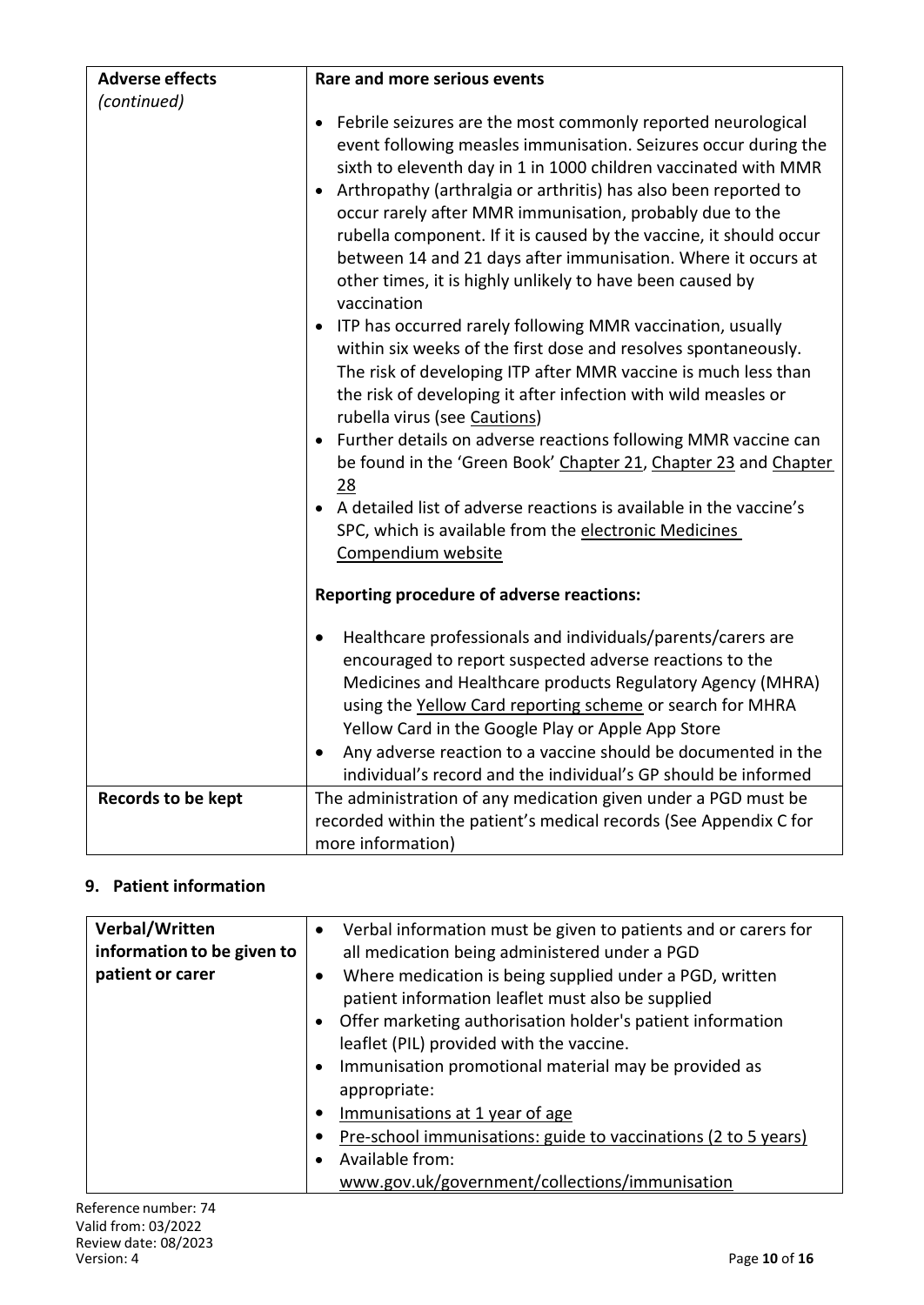| Follow-up advice to be<br>given to patient or carer | Inform the individual/parent/carer of possible side effects and<br>$\bullet$<br>their management |
|-----------------------------------------------------|--------------------------------------------------------------------------------------------------|
|                                                     | Advise about likely timing of any fever and management of a<br>$\bullet$                         |
|                                                     | fever                                                                                            |
|                                                     | Advise where relevant that pregnancy should be avoided for 1<br>$\bullet$                        |
|                                                     | month post vaccination                                                                           |
|                                                     | The individual/parent/carer should be advised to seek medical<br>$\bullet$                       |
|                                                     | advice in the event of an adverse reaction                                                       |
|                                                     | When administration is postponed advise the<br>$\bullet$                                         |
|                                                     | individual/parent/carer when to return for vaccination                                           |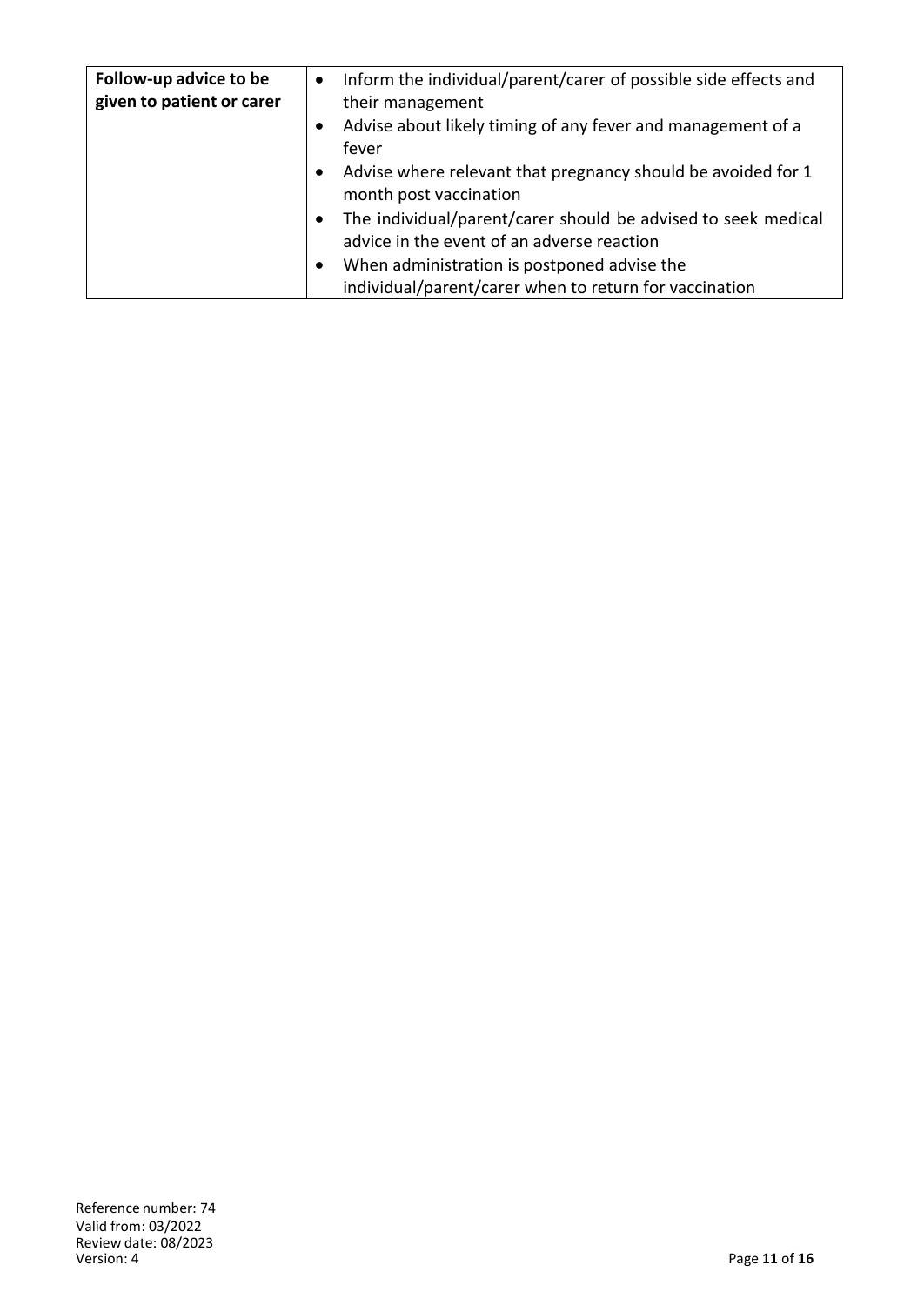#### **10. Appendix A**

| Immunisation Against Infectious Disease: The Green Book Chapter 21, updated December<br>2019; Chapter 23 and Chapter 28, last updated 4 April 2013; Chapter 6 updated 26 October<br>2017; and Chapter 11 updated December 2019<br>https://www.gov.uk/government/collections/immunisation-against-infectious-disease-the-<br>green-book<br>Summary of Product Characteristic for MMRVaxPRO®, MSD Ltd. 16 April 2019<br>http://www.medicines.org.uk/emc/medicine/20968<br>Summary of Product Characteristic for Priorix®, GlaxoSmithKline. 20 May 2020<br>http://www.medicines.org.uk/emc/medicine/2054<br>Guidelines on post-exposure prophylaxis for measles. Public Health England. June 2019<br>https://www.gov.uk/government/publications/measles-post-exposure-prophylaxis<br>Vaccination of individuals with uncertain or incomplete immunisation status. Updated 26<br>August 2021<br>incomplete-immunisation-status<br>of Health 20 March 2013<br>https://www.england.nhs.uk/publication/management-and-disposal-of-healthcare-waste-<br>htm-07-01/<br>National Minimum Standards and Core Curriculum for Immunisation Training. Published<br>February 2018<br>https://www.gov.uk/government/publications/national-minimum-standards-and-core-<br>curriculum-for-immunisation-training-for-registered-healthcare-practitioners<br>https://www.nice.org.uk/guidance/mpg2 |                                                               | <b>References</b>                                                                          |  |
|--------------------------------------------------------------------------------------------------------------------------------------------------------------------------------------------------------------------------------------------------------------------------------------------------------------------------------------------------------------------------------------------------------------------------------------------------------------------------------------------------------------------------------------------------------------------------------------------------------------------------------------------------------------------------------------------------------------------------------------------------------------------------------------------------------------------------------------------------------------------------------------------------------------------------------------------------------------------------------------------------------------------------------------------------------------------------------------------------------------------------------------------------------------------------------------------------------------------------------------------------------------------------------------------------------------------------------------------------------------------------------|---------------------------------------------------------------|--------------------------------------------------------------------------------------------|--|
|                                                                                                                                                                                                                                                                                                                                                                                                                                                                                                                                                                                                                                                                                                                                                                                                                                                                                                                                                                                                                                                                                                                                                                                                                                                                                                                                                                                | <b>MMR</b> vaccine                                            |                                                                                            |  |
| General<br>$\bullet$<br>$\bullet$<br>$\bullet$<br>$\bullet$                                                                                                                                                                                                                                                                                                                                                                                                                                                                                                                                                                                                                                                                                                                                                                                                                                                                                                                                                                                                                                                                                                                                                                                                                                                                                                                    | $\bullet$<br>$\bullet$<br>$\bullet$<br>$\bullet$<br>$\bullet$ | https://www.gov.uk/government/publications/vaccination-of-individuals-with-uncertain-or-   |  |
|                                                                                                                                                                                                                                                                                                                                                                                                                                                                                                                                                                                                                                                                                                                                                                                                                                                                                                                                                                                                                                                                                                                                                                                                                                                                                                                                                                                |                                                               |                                                                                            |  |
|                                                                                                                                                                                                                                                                                                                                                                                                                                                                                                                                                                                                                                                                                                                                                                                                                                                                                                                                                                                                                                                                                                                                                                                                                                                                                                                                                                                |                                                               |                                                                                            |  |
|                                                                                                                                                                                                                                                                                                                                                                                                                                                                                                                                                                                                                                                                                                                                                                                                                                                                                                                                                                                                                                                                                                                                                                                                                                                                                                                                                                                |                                                               | Health Technical Memorandum 07-01: Safe Management of Healthcare Waste. Department         |  |
|                                                                                                                                                                                                                                                                                                                                                                                                                                                                                                                                                                                                                                                                                                                                                                                                                                                                                                                                                                                                                                                                                                                                                                                                                                                                                                                                                                                |                                                               |                                                                                            |  |
|                                                                                                                                                                                                                                                                                                                                                                                                                                                                                                                                                                                                                                                                                                                                                                                                                                                                                                                                                                                                                                                                                                                                                                                                                                                                                                                                                                                |                                                               |                                                                                            |  |
|                                                                                                                                                                                                                                                                                                                                                                                                                                                                                                                                                                                                                                                                                                                                                                                                                                                                                                                                                                                                                                                                                                                                                                                                                                                                                                                                                                                |                                                               |                                                                                            |  |
|                                                                                                                                                                                                                                                                                                                                                                                                                                                                                                                                                                                                                                                                                                                                                                                                                                                                                                                                                                                                                                                                                                                                                                                                                                                                                                                                                                                |                                                               |                                                                                            |  |
|                                                                                                                                                                                                                                                                                                                                                                                                                                                                                                                                                                                                                                                                                                                                                                                                                                                                                                                                                                                                                                                                                                                                                                                                                                                                                                                                                                                |                                                               |                                                                                            |  |
|                                                                                                                                                                                                                                                                                                                                                                                                                                                                                                                                                                                                                                                                                                                                                                                                                                                                                                                                                                                                                                                                                                                                                                                                                                                                                                                                                                                |                                                               | NICE Medicines Practice Guideline 2 (MPG2): Patient Group Directions. Published March 2017 |  |
|                                                                                                                                                                                                                                                                                                                                                                                                                                                                                                                                                                                                                                                                                                                                                                                                                                                                                                                                                                                                                                                                                                                                                                                                                                                                                                                                                                                |                                                               |                                                                                            |  |
|                                                                                                                                                                                                                                                                                                                                                                                                                                                                                                                                                                                                                                                                                                                                                                                                                                                                                                                                                                                                                                                                                                                                                                                                                                                                                                                                                                                |                                                               | NICE MPG2 Patient group directions: competency framework for health professionals using    |  |
| patient group directions. Updated March 2017                                                                                                                                                                                                                                                                                                                                                                                                                                                                                                                                                                                                                                                                                                                                                                                                                                                                                                                                                                                                                                                                                                                                                                                                                                                                                                                                   |                                                               |                                                                                            |  |
| https://www.nice.org.uk/guidance/mpg2/resources                                                                                                                                                                                                                                                                                                                                                                                                                                                                                                                                                                                                                                                                                                                                                                                                                                                                                                                                                                                                                                                                                                                                                                                                                                                                                                                                |                                                               |                                                                                            |  |
| <b>UKHSA Immunisation Collection</b>                                                                                                                                                                                                                                                                                                                                                                                                                                                                                                                                                                                                                                                                                                                                                                                                                                                                                                                                                                                                                                                                                                                                                                                                                                                                                                                                           |                                                               |                                                                                            |  |
| https://www.gov.uk/government/collections/immunisation<br>Vaccine Incident Guidance                                                                                                                                                                                                                                                                                                                                                                                                                                                                                                                                                                                                                                                                                                                                                                                                                                                                                                                                                                                                                                                                                                                                                                                                                                                                                            |                                                               |                                                                                            |  |
| https://www.gov.uk/government/publications/vaccine-incident-guidance-responding-to-                                                                                                                                                                                                                                                                                                                                                                                                                                                                                                                                                                                                                                                                                                                                                                                                                                                                                                                                                                                                                                                                                                                                                                                                                                                                                            |                                                               |                                                                                            |  |
| vaccine-errors                                                                                                                                                                                                                                                                                                                                                                                                                                                                                                                                                                                                                                                                                                                                                                                                                                                                                                                                                                                                                                                                                                                                                                                                                                                                                                                                                                 |                                                               |                                                                                            |  |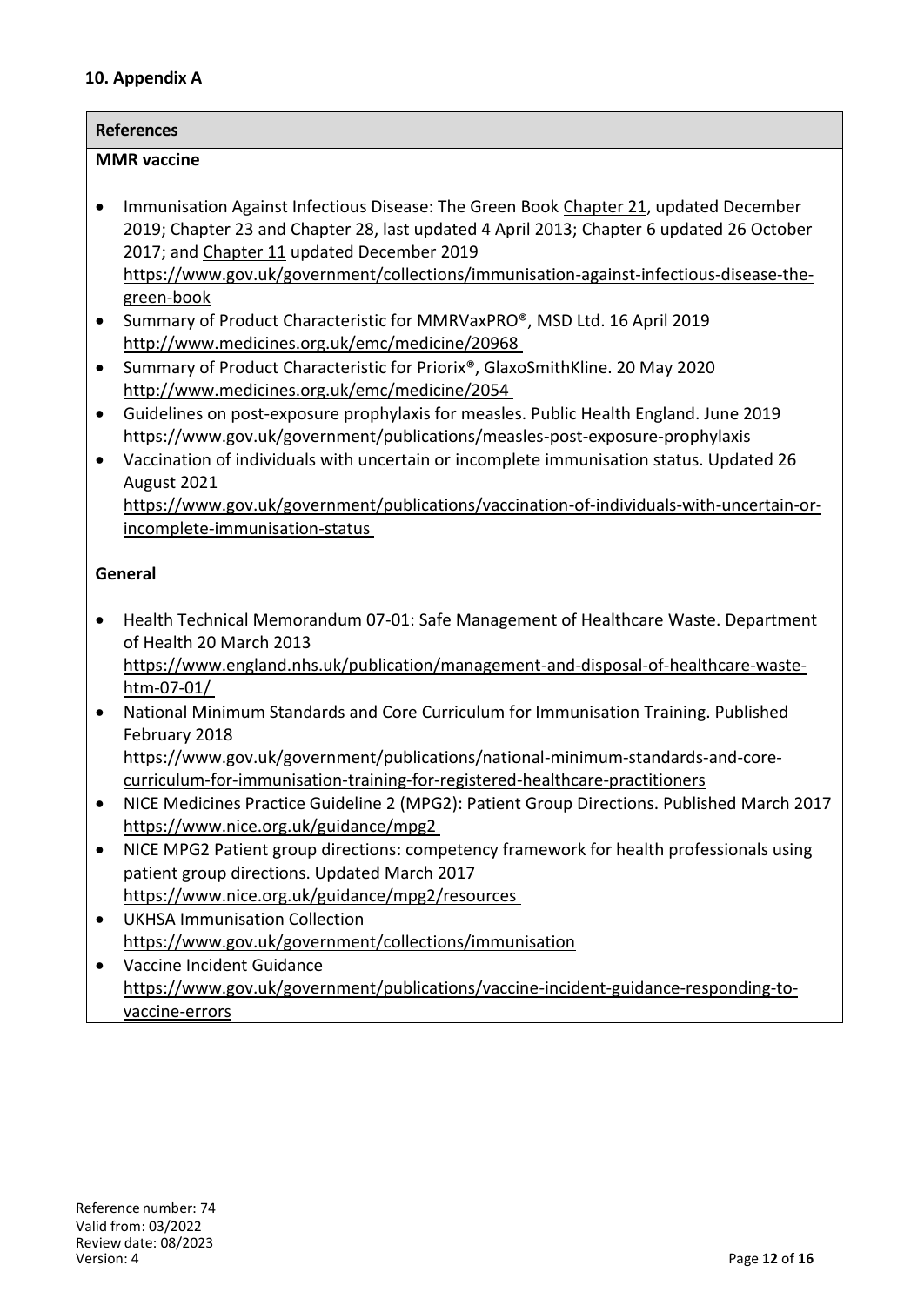## **11. Appendix B**

## **Health professionals agreed to practice**

- Each registered healthcare professional will hold their own Competency framework which will be signed and agreed by their mentor
- A mentor is defined within the Manx Care policy as any ward/area managers, sisters, senior nurses, GPs, pharmacists or senior paramedics who has completed the PGD training themselves

### **11. Appendix C**

| Route/method of<br>administration       | When administering at the same time as other vaccines care should be<br>taken to ensure that the appropriate route of injection is used for all<br>the vaccinations. The vaccines should be given at separate sites,<br>preferably in different limbs. If given in the same limb, they should be<br>given at least 2.5cm apart. The site at which each vaccine was given<br>should be noted in the individual's records.                                                                                                                                                                                                                                                                                                                                                            |
|-----------------------------------------|-------------------------------------------------------------------------------------------------------------------------------------------------------------------------------------------------------------------------------------------------------------------------------------------------------------------------------------------------------------------------------------------------------------------------------------------------------------------------------------------------------------------------------------------------------------------------------------------------------------------------------------------------------------------------------------------------------------------------------------------------------------------------------------|
|                                         | The vaccine should be visually inspected for particulate matter and<br>discoloration prior to administration. In the event of any foreign<br>particulate matter and/or variation of physical aspect being observed,<br>do not administer the vaccine.                                                                                                                                                                                                                                                                                                                                                                                                                                                                                                                               |
|                                         | For individuals with a bleeding disorder, vaccines normally given by an<br>intramuscular route should be given in accordance with the<br>recommendations in the 'Green Book' Chapter 4                                                                                                                                                                                                                                                                                                                                                                                                                                                                                                                                                                                              |
|                                         | The vaccine's SPC provides further guidance on administration and is<br>available from the electronic Medicines Compendium website                                                                                                                                                                                                                                                                                                                                                                                                                                                                                                                                                                                                                                                  |
| <b>Disposal</b>                         | Equipment used for immunisation, including used vials, ampoules, or<br>discharged vaccines in a syringe or applicator, should be disposed of<br>safely in a UN-approved puncture-resistant 'sharps' box, according to<br>local authority regulations and guidance in the technical memorandum<br>07-01: Safe management of healthcare waste (Department of Health,<br>$2013$ ).                                                                                                                                                                                                                                                                                                                                                                                                     |
| <b>Drug interactions</b><br>(continued) | Immunological response may be diminished in those receiving<br>$\bullet$<br>immunosuppressive treatment<br>May be given at the same time as inactivated vaccines or at any<br>interval before or after<br>MMR may attenuate the response to other live vaccines see Table<br>11.3 in Chapter 11 of the Green Book for the recommended time<br>intervals when giving more than one live attenuated vaccine. Where<br>protection against measles is required rapidly then the vaccines<br>should be given at any interval. As the response may be suboptimal<br>if given within 4 weeks of previous yellow fever, varicella or zoster<br>vaccine, an additional dose of MMR should be considered<br>If protection against measles is urgently required, then the benefit<br>$\bullet$ |
|                                         | of protection from the vaccine outweighs the potential interference                                                                                                                                                                                                                                                                                                                                                                                                                                                                                                                                                                                                                                                                                                                 |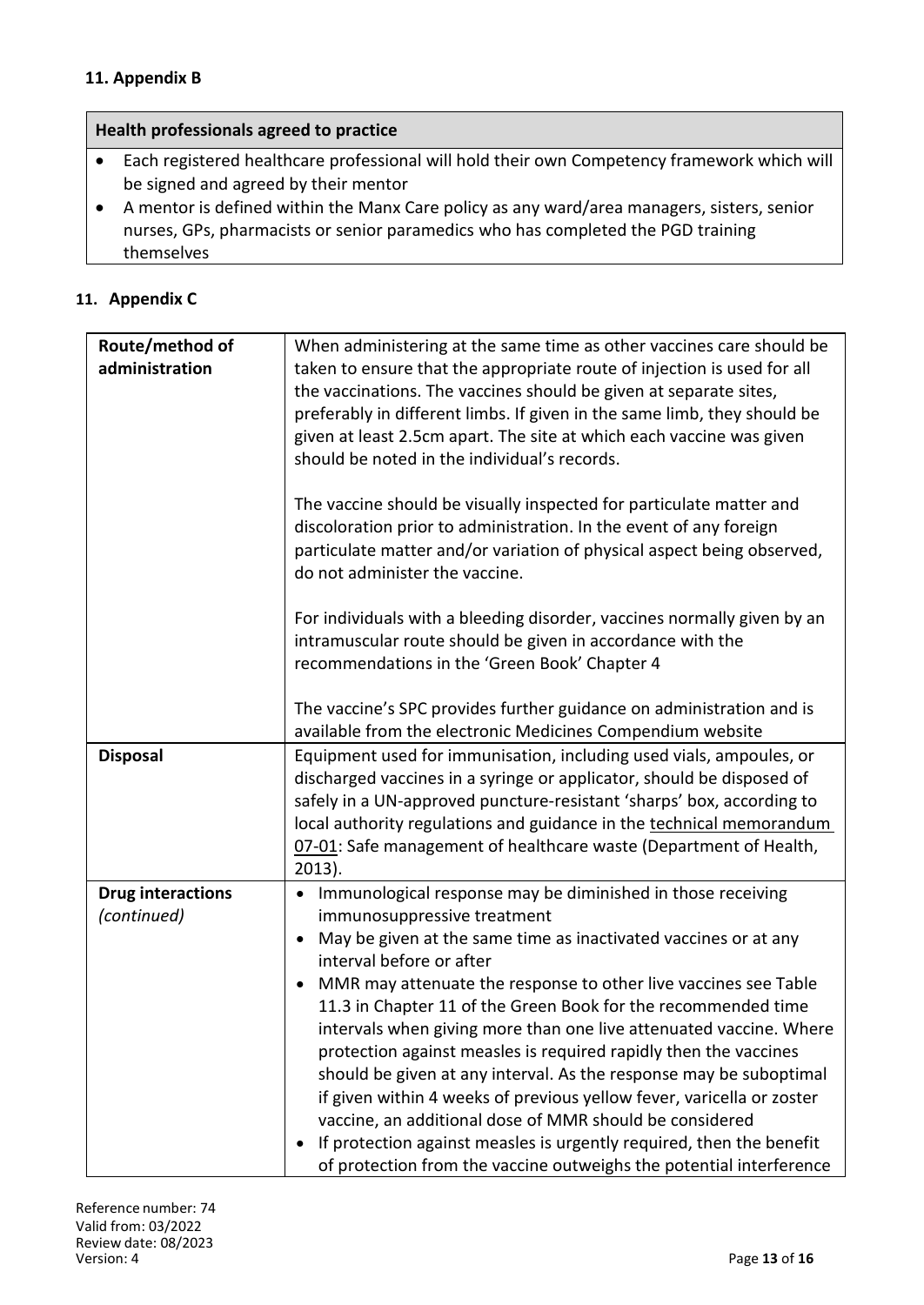| <b>Drug interactions</b><br>(continued) | with a tuberculin test. In this circumstance, the individual<br>interpreting the negative tuberculin test should be made aware of<br>the recent MMR vaccination when considering how to manage that<br>individual<br>When MMR is given within three months of receiving blood<br>products, such as immunoglobulin, the response to the measles<br>component may be reduced. This is because such blood products<br>may contain significant levels of measles-specific antibody, which<br>could then prevent vaccine virus replication. Where possible, MMR<br>should be given at least three weeks before or deferred until three<br>months after receipt of such products. If immediate measles<br>protection is required in someone who has recently received a<br>blood product, MMR vaccine should still be given. To confer longer-<br>term protection, MMR should be repeated after three months<br>A detailed list of drug interactions is available in the SPC, which is<br>available from the electronic Medicines Compendium website:<br>www.medicines.org.uk                                                                                                                                                                                                                                         |
|-----------------------------------------|-----------------------------------------------------------------------------------------------------------------------------------------------------------------------------------------------------------------------------------------------------------------------------------------------------------------------------------------------------------------------------------------------------------------------------------------------------------------------------------------------------------------------------------------------------------------------------------------------------------------------------------------------------------------------------------------------------------------------------------------------------------------------------------------------------------------------------------------------------------------------------------------------------------------------------------------------------------------------------------------------------------------------------------------------------------------------------------------------------------------------------------------------------------------------------------------------------------------------------------------------------------------------------------------------------------------|
| Records to be kept                      | Record:<br>that valid informed consent was given<br>name of individual, address, date of birth and GP with whom the<br>individual is registered<br>name of immuniser<br>name and brand of vaccine<br>date of administration<br>dose, form and route of administration of vaccine<br>quantity administered<br>• batch number and expiry date<br>anatomical site of vaccination<br>advice given, including advice given if excluded or declines<br>immunisation<br>details of any adverse drug reactions and actions taken<br>supplied via Patient Group Direction (PGD)<br>Records should be signed and dated (or a password controlled<br>immunisers record on e-records)<br>All records should be clear, legible and contemporaneous<br>This information should be recorded in the individual's GP record.<br>Where vaccine is administered outside the GP setting appropriate<br>health records should be kept and the individual's GP informed<br>The local Child Health Information Systems team (Child Health<br>Records Department) must be notified using the appropriate<br>documentation/pathway as required by any local or contractual<br>arrangement<br>A record of all individuals receiving treatment under this PGD<br>should also be kept for audit purposes in accordance with local<br>policy |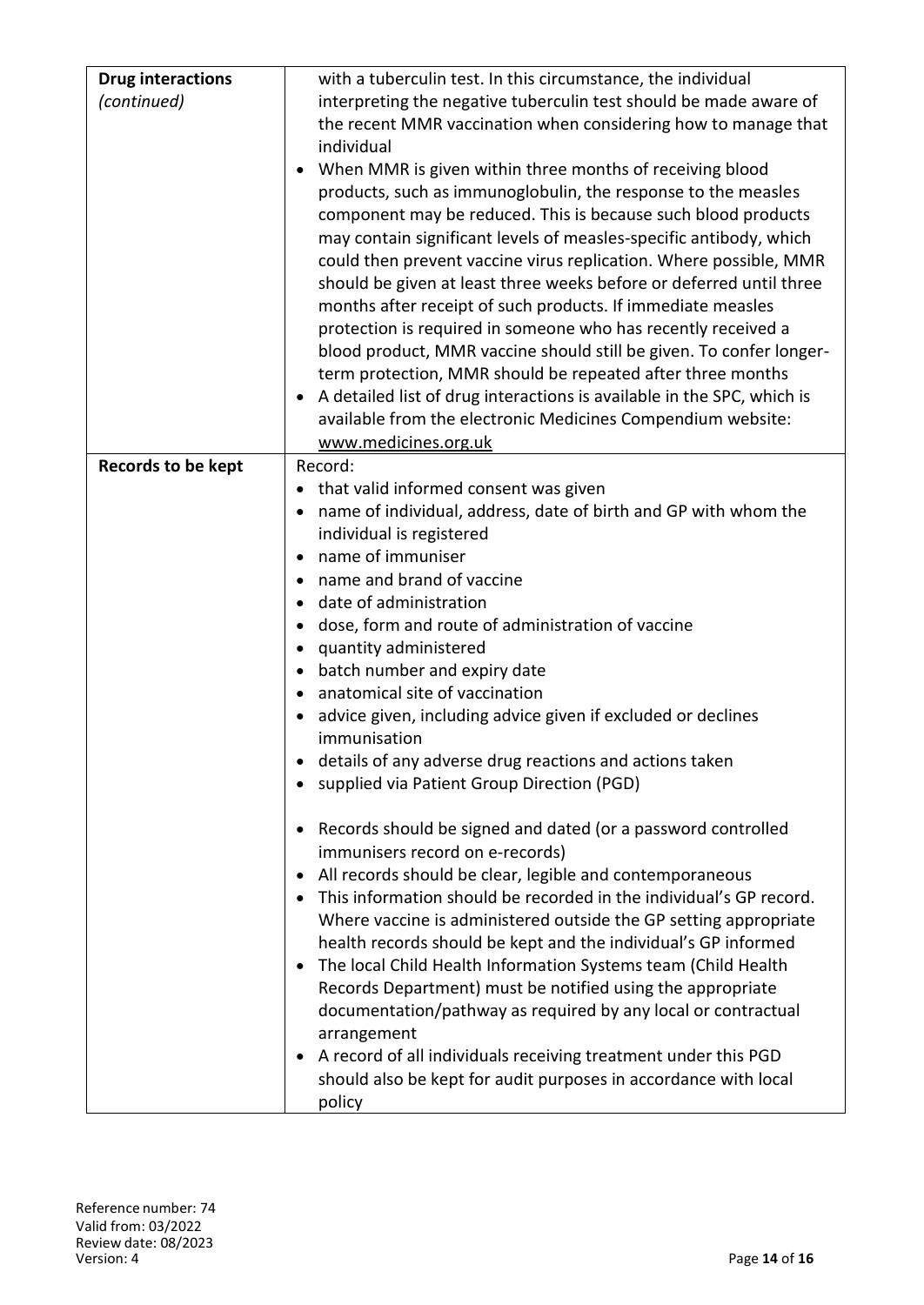| <b>Special considerations/</b> | Ensure there is immediate access to adrenaline (epinephrine) 1 in<br>$\bullet$  |
|--------------------------------|---------------------------------------------------------------------------------|
| additional information         | 1000 injection and access to a telephone at the time of vaccination             |
| (continued)                    | Recent data suggest that anaphylactic reactions to MMR vaccine are<br>$\bullet$ |
|                                | not associated with hypersensitivity to egg antigens. All children              |
|                                | with egg allergy should receive the MMR vaccination as a routine                |
|                                | procedure in primary care                                                       |
|                                | MMRVaxPRO® (Sanofi Pasteur MSD) contains porcine gelatine.                      |
|                                | Priorix <sup>®</sup> (GSK) does NOT contain porcine gelatine and can be offered |
|                                | as an alternative to MMRVaxPRO®. Health professionals should be                 |
|                                | aware to order Priorix® when running clinics for relevant                       |
|                                | communities (see Vaccines and porcine gelatine leaflet)                         |
|                                | MMR vaccine is recommended when protection against measles,                     |
|                                | mumps and/or rubella is required. MMR vaccine can be given                      |
|                                | irrespective of a history of measles, mumps or rubella infection or             |
|                                | vaccination. There are no ill effects from vaccinating those who are            |
|                                | already immune. If there is doubt about an individual's MMR                     |
|                                | immune status, MMR vaccine should still be given                                |
|                                | Children with chronic conditions such as cystic fibrosis congenital<br>٠        |
|                                | heart or kidney disease, failure to thrive or Down's syndrome are at            |
|                                | particular risk from measles infection and should be immunised                  |
|                                | with MMR vaccine                                                                |
|                                | MMR vaccine can be provided to children and adults of any age                   |
|                                | over 6 months using this PGD. . If a dose of MMR is given before the            |
|                                | first birthday, either because of travel to an endemic country, or              |
|                                | because of a local outbreak, then this dose should be ignored, and              |
|                                | two further doses given at the recommended times. Maternal                      |
|                                | antibodies may reduce the response to the first dose of vaccination             |
|                                | up to the age of 18 months. To provide additional protection to                 |
|                                | those who fail to respond to the first dose, therefore, the second              |
|                                | dose should not routinely be given below 18 months of age. The                  |
|                                | decision on when to vaccinate adults needs to take into                         |
|                                | consideration the past vaccination history, the likelihood of an                |
|                                | individual remaining susceptible and the future risk of exposure and            |
|                                | disease see "The Green Book" Chapter 21, Chapter 23 and Chapter                 |
|                                | 28                                                                              |
|                                | Entry into college, university or other higher education institutions,          |
|                                | prison or military service provides an opportunity to check an                  |
|                                | individual's immunisation history. Those who have not received two              |
|                                | doses of MMR should be offered appropriate MMR immunisation                     |
|                                | Pre-conceptual care, antenatal and post-natal checks provide an                 |
|                                | opportunity to assess MMR status. Individuals who have not                      |
|                                | received two doses of MMR at an appropriate interval should be                  |
|                                | offered pre- or post-natal MMR immunisation. Pregnancy should be                |
|                                | avoided for at least 1 month following vaccination                              |
|                                | Children and adults coming from abroad may not have been                        |
|                                | immunised against measles, mumps and rubella. Unless there is a                 |
|                                | reliable history of appropriate immunisation, individuals should be             |
|                                | assumed to be unimmunised                                                       |
|                                |                                                                                 |